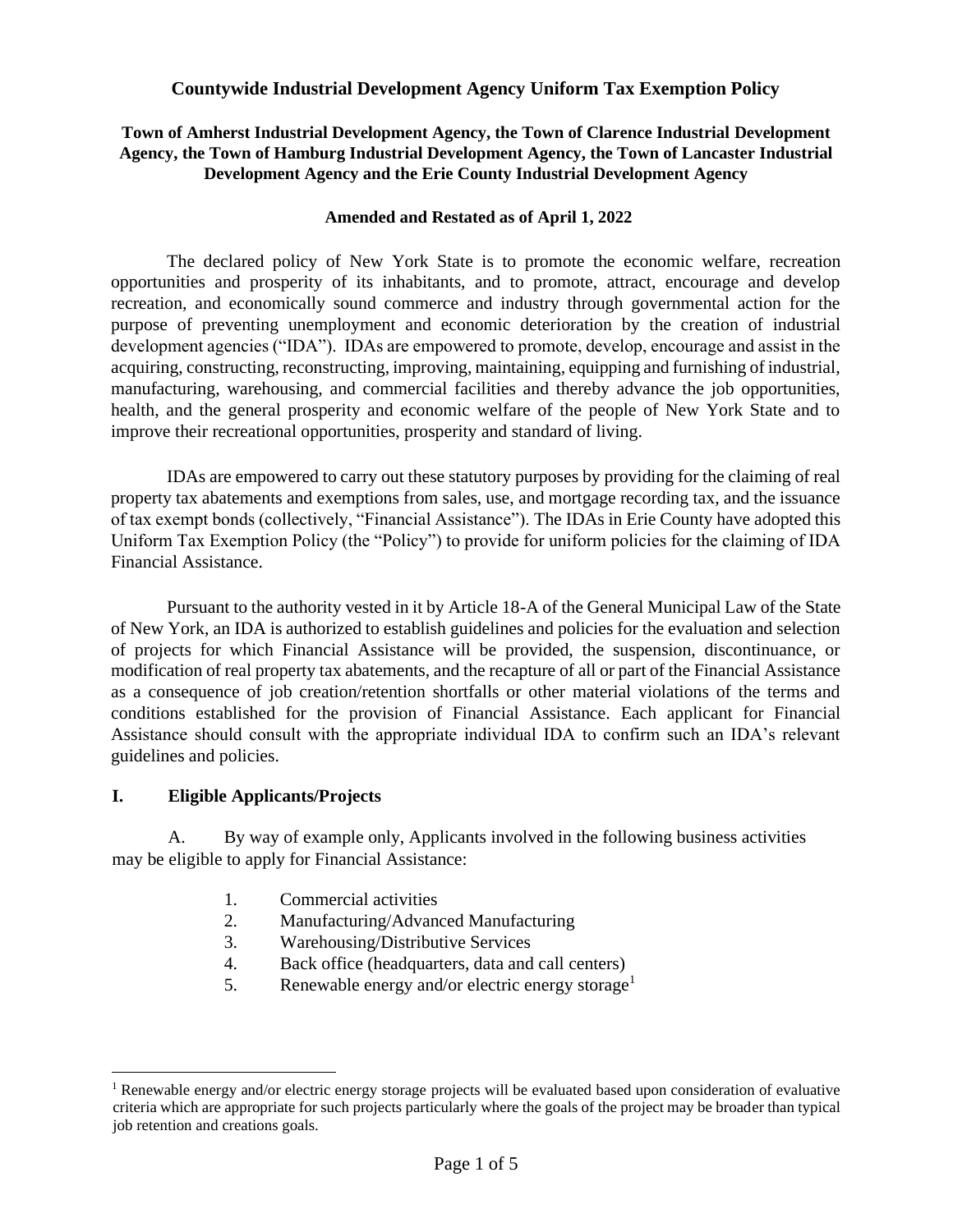B. **Retail Business.** Only certain Retail Business projects may be eligible to receive Financial Assistance in compliance with Section 862 of the New York General Municipal Law ("GML"). Applicants are strongly encouraged to consult Section 862 of the GML and the appropriate individual IDA if a proposed project involves the sale of goods or services to customers who personally visit the project site.

C. **Special Projects.** Applications which contain a mix of retail uses and other non-retail uses (a mixed use project) must comply with Section 862 of the GML and meet additional requirements, if any, as established by each such IDA.

1. **Adaptive Reuse Project/Neighborhood Enhancement Area Project.** Adaptive Reuse Projects/Neighborhood Enhancement Area Projects will be evaluated based upon consideration of evaluative criteria which are appropriate for such projects particularly where the goals of the project may be broader than typical job retention and creation goals. IDA Financial Assistance may be provided to an Adaptive Reuse Project that involves adapting old structures or sites for new purposes, including but not limited to, potentially a mix of retail uses (in compliance with Section 862 of the GML) and commercial uses, and/or market rate or below market rate housing, and/or as otherwise permitted under any exception or amendment to this Policy for each individual IDA. An Adaptive Reuse Project is one that will benefit the host municipality and Erie County by redeveloping a blighted site or structure, promoting infill development utilizing existing infrastructure, creating new economic activity at difficult sites and buildings thus helping to eliminate neighborhood slum and blight, promoting re-use of existing buildings and sites, and helping to maintain a neighborhood's fabric. Adaptive Reuse Projects prevent economic deterioration and promote employment opportunities. IDAs may also provide Financial Assistance, as determined by each such IDA, to projects that are retail or have retail components, in compliance with Section 862 of the GML, if the project is located in or contemplating relocating to areas within Erie County that are designated, by the respective municipal legislatures, as Neighborhood Enhancement Areas.

2. **Additional Commercial Special Projects.** Continuing Care Retirement Community Project as permitted under Sections 854(19) and 859-b of the GML.

### **II. Exemption from Real Property Taxes: Payments in Lieu of Taxes**

The IDAs maintain a policy for the provision of real property tax exemptions with a corresponding Payment In Lieu Of Tax Agreement ("PILOT Agreement") to provide a real property tax abatement for qualified projects. Each project receiving an abatement from real property tax will be subject to a PILOT Agreement in a form proscribed by the IDA. Such PILOT Agreement will also require payment of any and all special district assessments.

The calculation of the amount of the PILOT payments, and the amount of such payments, is not set forth in statute. The PILOT Agreement payment schedules contained within this Policy establish a varied real property tax abatement schedule to incentivize certain investments over others. In this manner, projects that meet all or some of the region's planning and economic development goal criteria will be rewarded with a more beneficial real property tax abatement schedule in comparison to those projects that meet less of the region's planning and economic development goal criteria. To meet this goal, a four-tiered PILOT incentives schedule will be utilized. Consideration of the following "PILOT Tier Criteria" will be utilized in analyzing and selecting the appropriate tiered PILOT schedule to be utilized for each particular project: (i) capital investment, (ii) employment creation and employment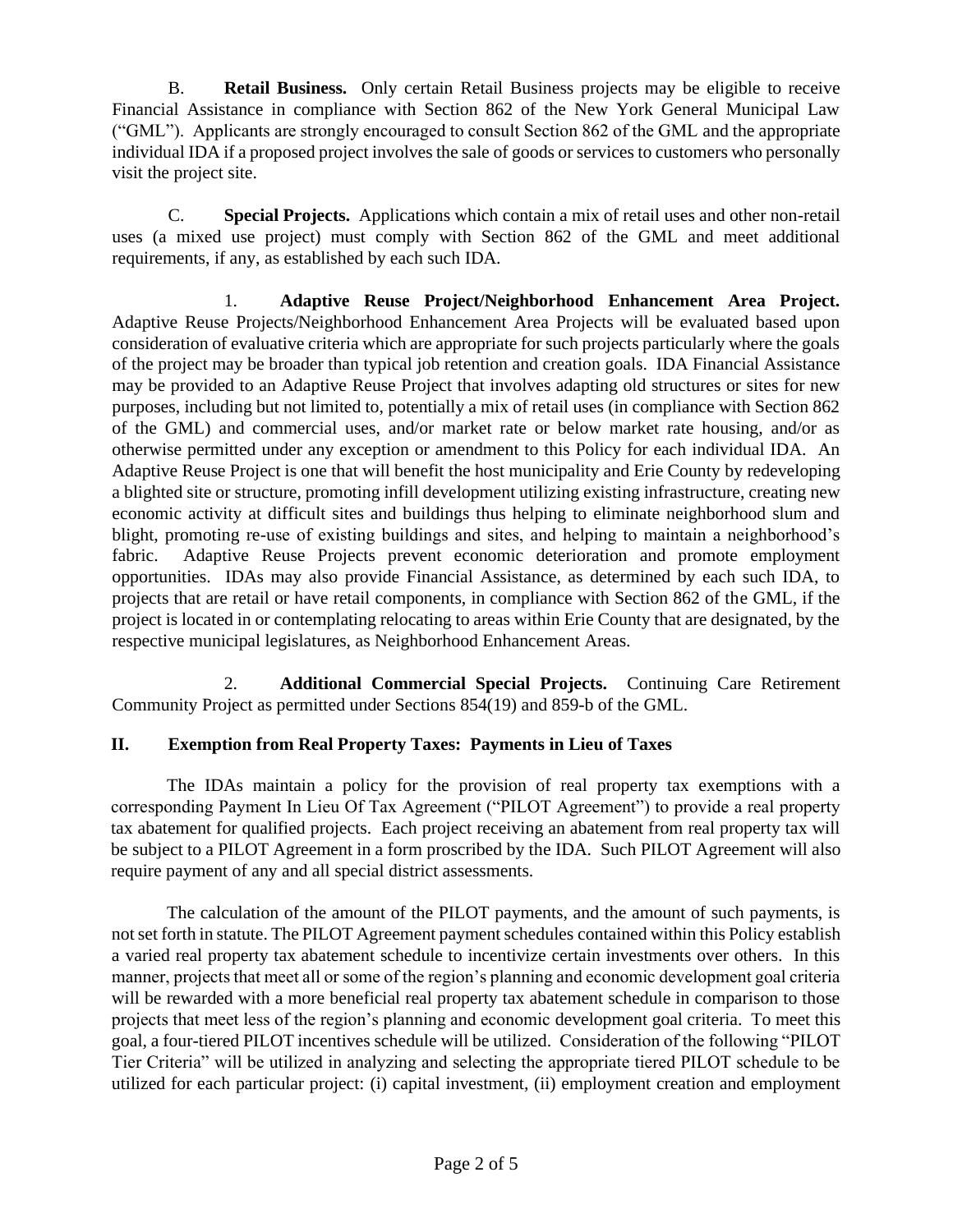retention, (iii) consistency with regional and community based planning, and (iv) overall community benefit.

Below is a listing of the current tiered PILOT schedules:

### A. **Tier 1: Five Year PILOT Schedule**

A five year PILOT Schedule will be applied to projects that score at the Tier 1 level based upon application of the PILOT Determination Scoring Worksheet.

| ear               |     |     | . . |           |     |  |
|-------------------|-----|-----|-----|-----------|-----|--|
| $\%$<br>Abatement | 75% | 55% | 55% | 5%<br>тν. | 35% |  |

# B. **Tier 2: Seven Year PILOT Schedule**

A seven year PILOT Schedule will be applied to projects that score at the Tier 2 level based upon application of the PILOT Determination Scoring Worksheet.

| ear                |     | ∽   | ~   |     |     |     | -   |
|--------------------|-----|-----|-----|-----|-----|-----|-----|
| %<br>batement<br>А | 95% | 90% | 85% | 80% | 75% | 70% | 65% |

# C. **Tier 3: Ten Year PILOT Schedule**

A ten year PILOT Schedule will be applied to projects that score at the Tier 3 level based upon application of the PILOT Determination Scoring Worksheet.

| $\mathbf{v}$<br>Y ear      |     |     |     |           |     |           |          |          |     | ΙV            |
|----------------------------|-----|-----|-----|-----------|-----|-----------|----------|----------|-----|---------------|
| 0/2<br>\batement<br>Д<br>v | 95% | 90% | 85% | 85%<br>ບຸ | 80% | 80%<br>δU | 75%<br>ັ | 75%<br>ັ | 70% | $-5\%$<br>JJ. |

# D. **Tier 4: Renewable Energy PILOT Schedule**

A PILOT Schedule unique to renewable energy projects that may or may not also have an electric energy storage component is available to support statewide renewable energy production goals, currently established at achieving 70% renewable electricity production by 2030. With respect to a renewable energy project, an IDA, in its sole discretion, may authorize a payment in lieu of taxes agreement for up to a twenty-five (25) year benefit period, and shall calculate such payments based upon a formula expressed as a dollar value per Mega Watt (MW) multiplied by the total MW(s) to be generated by such a project. A determination to grant a Renewable Energy PILOT containing terms consistent with the provisions described within this section shall not be considered a deviation from this Policy.

### **III. Exemption from Sales and Use Taxes**

The IDAs maintain a policy for the provision of sales and use tax exemptions, being a 100% exemption from the New York State and local sales and use taxes related to the acquisition, construction, re-construction and equipping of any approved project, inclusive of rentals and all other elements of the Project qualifying for exemption. In coordination with an IDA, an Applicant must confirm the amount of sales and use tax exemption in connection with a qualified project. Operating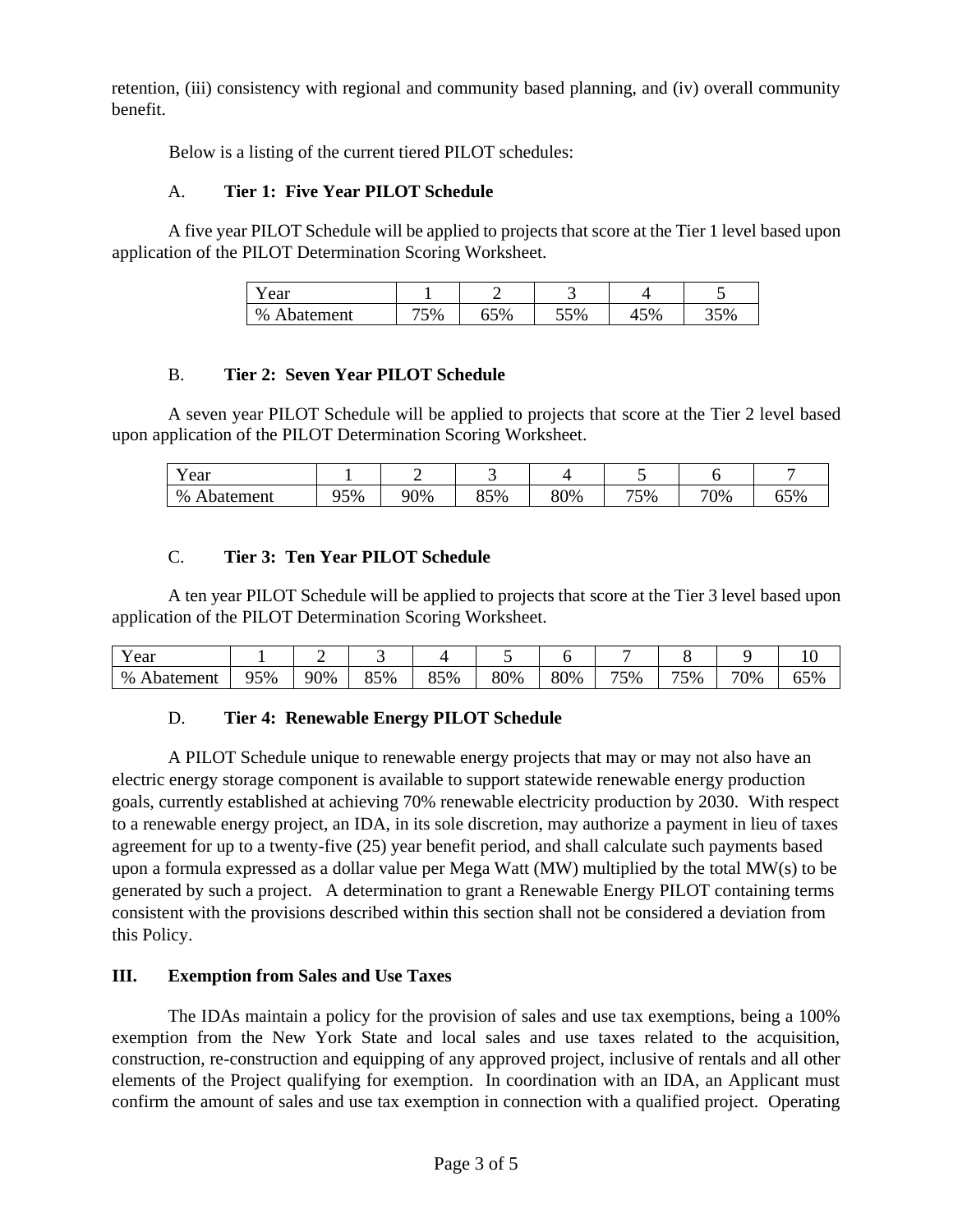and maintenance expenses are not eligible for a New York State and local sales and use tax exemption benefit.

## **IV. Exemption from Mortgage Recording Taxes**

The IDAs maintain a policy for the provision of a mortgage recording tax exemption that permits a mortgage recording tax exemption on a portion of the New York State Mortgage Recording Tax in Erie County, statutorily limited to .0075% on any commercial mortgage or security instrument arising out of or related to the financing or refinancing of an approved project.

### **V. Deviation from the Uniform Tax Exemption Policy**

The following constitutes the procedure for deviation from this Policy, as required pursuant to Section 874(4)(b) of the GML. An IDA may authorize a deviation from the Policy after it: (i) provides prior written notification to the affected taxing jurisdiction(s) of the proposed deviation from the Policy and the reasons for the deviation from this Policy including articulated consideration of the issues identified in Section 874(4)(a) of the GML, and (ii) sets forth in writing the reasons for deviating from the Policy.

### **VI. Intermunicipal Movement of Facility or Plant**

If a project involves the removal or abandonment of a facility or plant within the state, adherence to Section 862 of the GML is required prior to making a Financial Assistance determination.

If a project involves the relocation from one municipality within Erie County (the "Current Municipality") to a different municipality also within Erie County (the "Proposed Municipality"), the IDAs in Erie County set forth the following additional procedures:

A. Upon receipt of a draft application or sufficient materials from a prospective applicant, the relevant IDA with jurisdiction over the Proposed Municipality shall notify the designated economic development representative from the Current Municipality of the pending project unless there is reason the project remain confidential. Upon receipt of a completed Application for Financial Assistance, the IDA will forward a written notice to the chief elected officer of the Current Municipality and the Proposed Municipality (along with their respective economic development designees), which notice shall include (i) said Application, (ii) sites located in the Current Municipality that were considered by the applicant, along with the reasons for rejecting those sites, and (iii) such other information or documentation with regard to the proposed relocation as the IDA may be in possession of.

B. If the applicant declines to respond to such questions regarding its proposed move or indicates that it has not met with representatives of the Current Municipality or reviewed/considered alternative sites within the Current Municipality, the applicant will be strongly urged by IDA representatives to do so prior to final submission of the application, and a determination of said application being considered complete, for consideration of Financial Assistance.

C. A written response or acknowledgement from the chief elected officer of the Current Municipality will be sought with regard to the application for Financial Assistance, and any such response or acknowledgement will be included in the record to be considered by the IDA which has jurisdiction over the Proposed Municipality. This need not be a "sign-off" or an approval of the intermunicipal move. The chief elected officer of the Current Municipality and the Proposed Municipality (and their respective economic development designees)